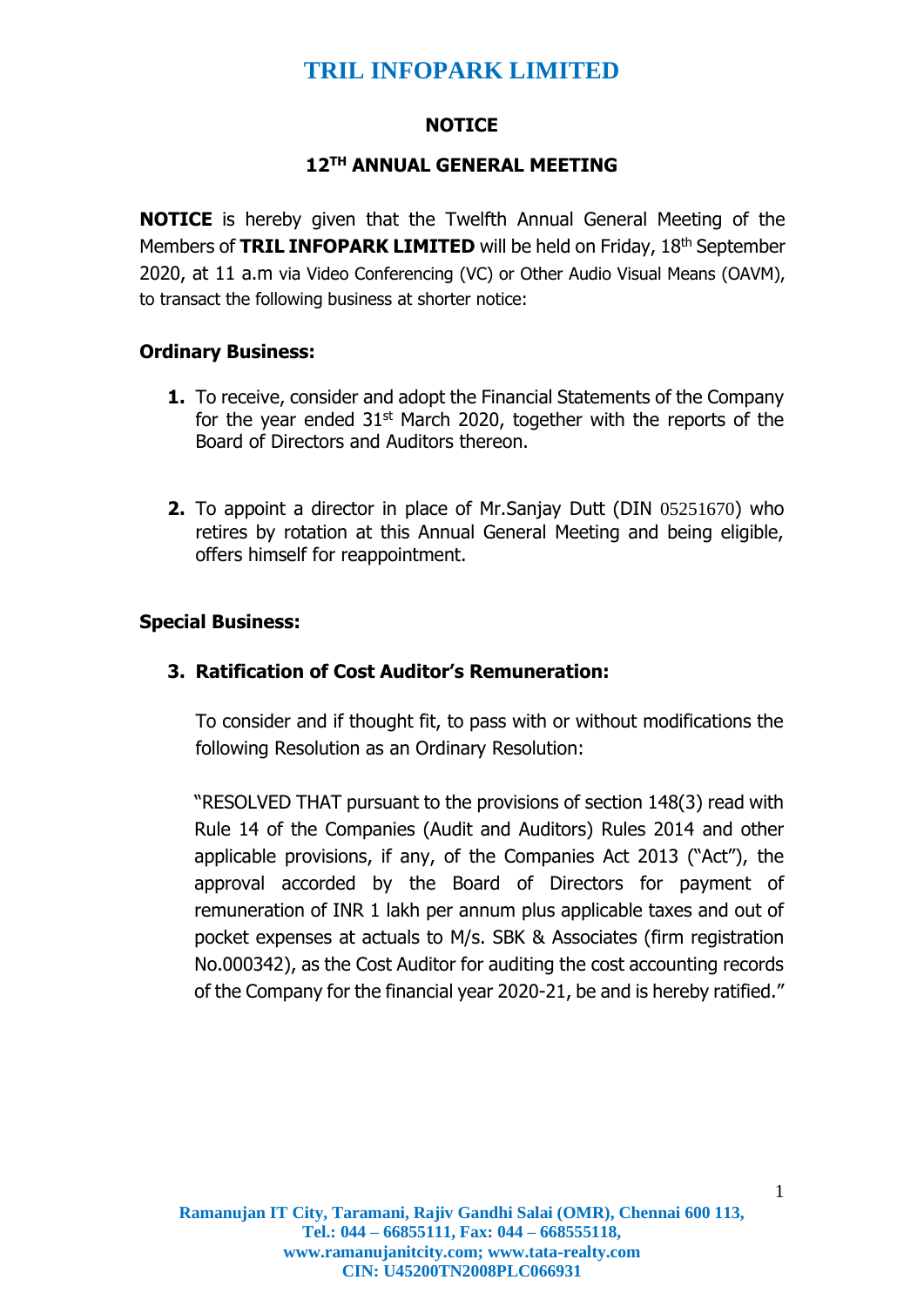### **4. To appoint Ms.Kakarla Usha(DIN-07283218) as a Director of the Company**

To consider and if thought fit, to pass with or without modifications the following Resolution as an Ordinary Resolution:

"RESOLVED THAT Ms.Kakarla Usha (DIN-07283218), who was appointed as an Additional Director of the Company by Board of Directors with effect from 29<sup>th</sup> November, 2019, and who holds office upto the date of Annual General Meeting of the Company in terms of Section 161 of Companies Act, 2013, and in respect of whom the Company has received a notice in writing pursuant to Section 160 of the Act from a member proposing his candidature for the office of Director, be and is hereby appointed as a Director of the Company, liable to retire by rotation."

By Order of Board of Directors

-Sd-S.Ramprasad Company Secretary ACS-14324

Registered Office Address: Ramanujan IT City, Rajiv Gandhi Salai (OMR), Taramani, Chennai – 600113 CIN: U45200TN2008PLC066931

Place: Chennai Date: 7<sup>th</sup> September 2020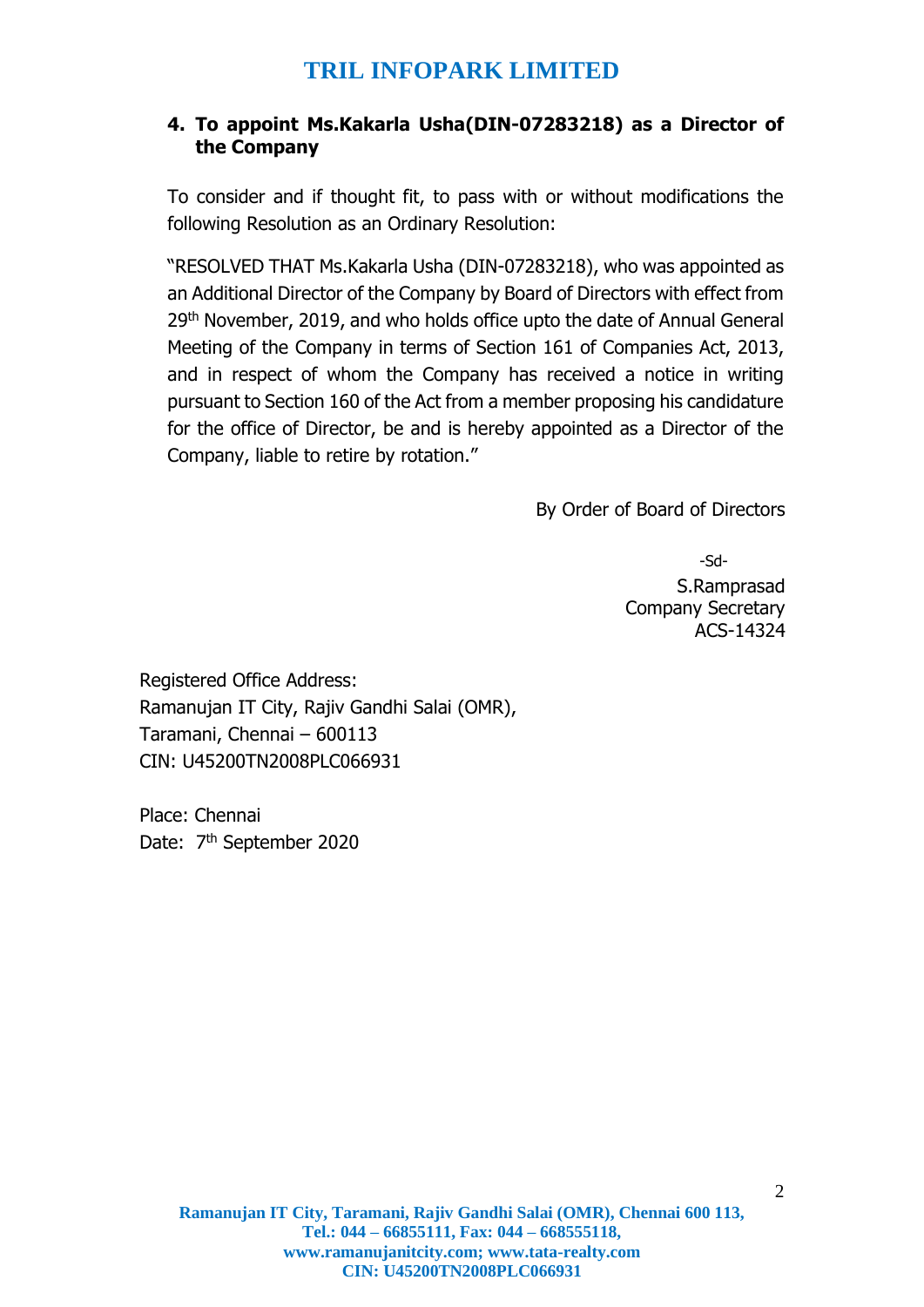#### **Notes:**

- 1. In view of the global outbreak of the Covid-19 pandemic, the Ministry of Corporate Affairs ("MCA") has vide its General Circular No. 20/2020 dated May 5, 2020 in relation to "Clarification on holding of annual general meeting (AGM) through video conferencing (VC) or other audio visual means (OAVM)" read with General Circular No. 14/ 2020 dated April 8, 2020 and the General Circular No. 17/ 2020 dated April 13, 2020 in relation to "Clarification on passing of ordinary and special resolutions by companies under the Companies Act, 2013 and the rules made thereunder on account of the threat posed by Covid-19" (collectively referred to as "MCA Circulars") permitted the holding of the Annual General Meeting ("AGM") through VC / OAVM, without the physical presence of the Members at a common venue. In compliance with the provisions of the Companies Act, 2013 ("Act") and MCA Circulars, the AGM of the Company is being held through VC / OAVM on Friday  $18<sup>th</sup>$ September at 11a.m (IST). The deemed venue for the AGM will be the Registered Office at Chennai 600 113,
- 2. **PURSUANT TO THE PROVISIONS OF THE ACT, A MEMBER ENTITLED TO ATTEND AND VOTE AT THE AGM IS ENTITLED TO APPOINT A PROXY TO ATTEND AND VOTE ON HIS/HER BEHALF AND THE PROXY NEED NOT BE A MEMBER OF THE COMPANY. SINCE THIS AGM IS BEING HELD PURSUANT TO THE MCA CIRCULARS THROUGH VC OR OAVM, THE REQUIREMENT OF PHYSICAL ATTENDANCE OF MEMBERS HAS BEEN DISPENSED WITH. ACCORDINGLY, IN TERMS OF THE MCA CIRCULARS, THE FACILITY FOR APPOINTMENT OF PROXIES BY THE MEMBERS WILL NOT BE AVAILABLE FOR THIS AGM AND HENCE THE PROXY FORM, ATTENDANCE SLIP AND ROUTE MAP OF AGM ARE NOT ANNEXED TO THIS NOTICE.**
- 3. Corporate Members intending to appoint their authorised representatives pursuant to Section 112 and 113 of the Act, are requested to send via email at [ramprasads@tatarealty.in,](mailto:ramprasads@tatarealty.in) certified copy of the Board Resolution/Letter of Authorisation, authorizing their representative to attend via VC or OAVM and vote at the AGM of the Company.
- 4. As per the provisions of Clause 3.A.III. of the General Circular No. 20/ 2020 dated May 5, 2020, the matters of Special Business as appearing at **Item No.3 and 4** of the accompanying Notice, are considered to be unavoidable by the Board and hence, forming part of this Notice.
- 5. The Explanatory Statement pursuant to Section 102 of the Act setting out material facts concerning the business under **Item No(s).3 and 4** of the Notice is annexed hereto. The relevant details, pursuant to Secretarial Standards on General Meetings issued by the Institute of Company Secretaries of India, in respect of Directors seeking appointment/re-appointment at this AGM are also annexed in **Annexure A**. Requisite declarations have been received from Director/s for seeking reappointment.
- 6. The facility for joining the meeting shall be kept open at least 15 minutes before the time scheduled to start the meeting and shall not be closed till the expiry of 15 minutes after such scheduled time.
- 7. The Company shall provide the required link to attend the AGM of the Company at their registered email address / at the email address of the authorized representative, as the case may be, before the meeting, which would facilitate the Members/Authorized Representative, as the case may be, to attend the AGM via VC or OAVM. In case, any Members/Authorized Representative, as the case may be, need any assistance with using the technology, can contact the Company at following email id: [ramprasads@tatarealty.in](mailto:ramprasads@tatarealty.in) or call during the business hours at +91 98418 46218
- 8. Attendance of members through VC or OAVM shall be counted for the purpose of reckoning the quorum under section 103 of the Act.
- 9. Members who would like to express their views or ask questions during the AGM may raise the same at the meeting or send them in advance (mentioning their name and folio no.), at least 3 days prior to the date of the AGM at following email id: [ramprasads@tatarealty.in](mailto:ramprasads@tatarealty.in)
- 10. Since the Company is not required to conduct e-voting, the voting at the meeting shall be conducted through show of hands, unless demand for a poll is made by any member in accordance with Section 109 of the Act. In case of a poll on any resolution at the AGM, members are requested to convey their vote by e-mail

**Ramanujan IT City, Taramani, Rajiv Gandhi Salai (OMR), Chennai 600 113, Tel.: 044 – 66855111, Fax: 044 – 668555118, www.ramanujanitcity.com; www.tata-realty.com CIN: U45200TN2008PLC066931**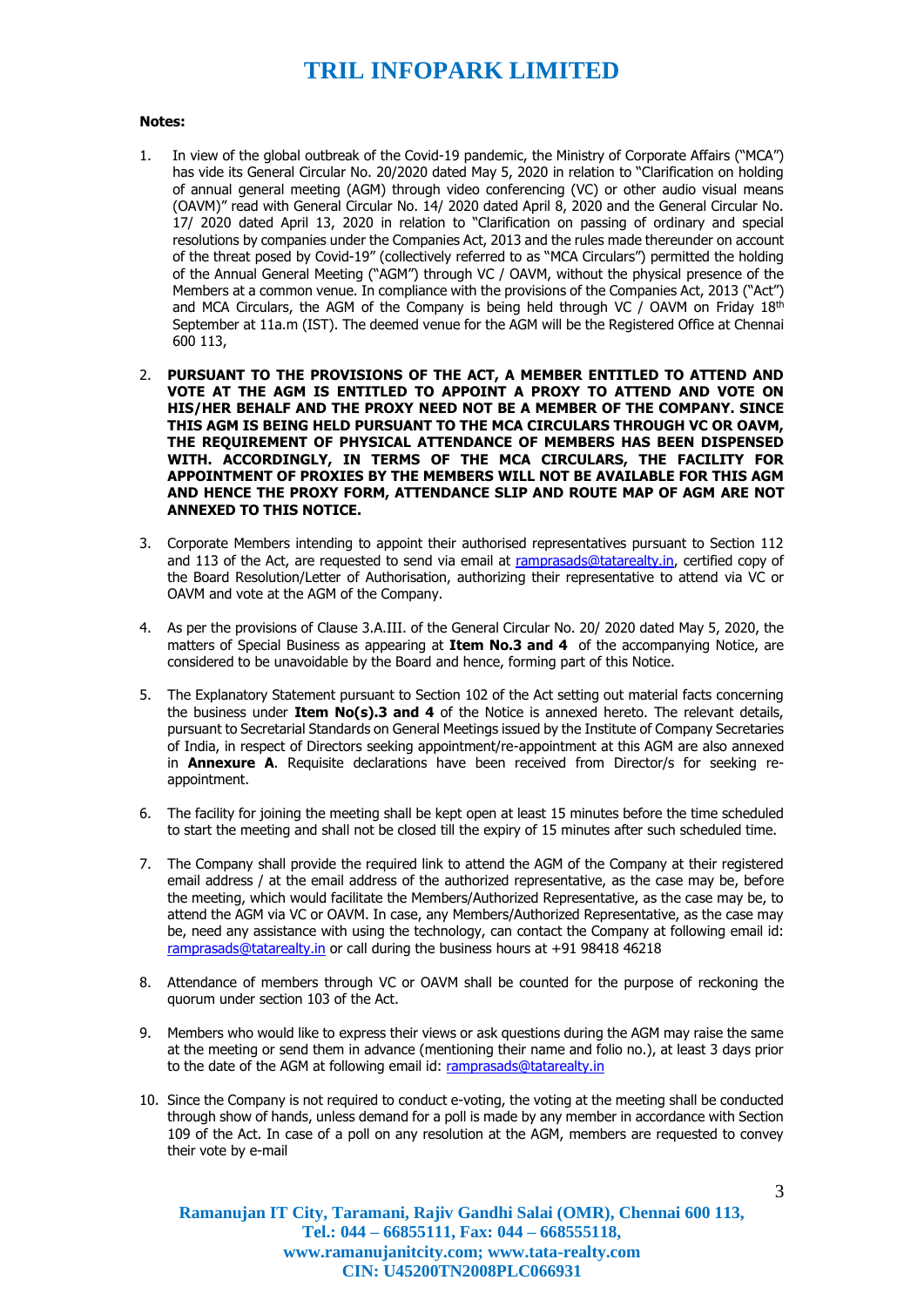- 11. During the AGM, Members may access the electronic copy of Register of Directors and Key Managerial Personnel and their shareholding maintained under Section 170 of the Act and the Register of Contracts and Arrangements in which Directors are interested maintained under Section 189 of the Act by writing to the Company in the email id provided.
- 12. The requisite document(s) as may be required for inspection by the Shareholders, shall be made available for inspection to the members of the Company in electronic mode.
- 13. Members seeking any information, are requested to write to the Company at an early date, so as to enable the Management to keep the information ready at the AGM. The Members can write to the Company at following email id: [ramprasads@tatarealty.in](mailto:ramprasads@tatarealty.in) or call for any information at +91 98418 46218. The email id provided herein would be considered as designated email id for the purpose of this AGM.
- 14. Notice of the AGM along with the Annual Report is being sent by electronic mode to all the Members at their email addresses as registered with the Company.
- 15. Before scheduling the AGM, the Company had approached the Members residing out of India, and basis their time zone and convenience, this meeting had been scheduled at the day, date and time as mentioned at the notice of the Meeting.
- 16. The Shareholders may choose to hold the Ordinary Shares of the Company in the demat mode. The ISIN as allotted by NSDL for its equity shares is INE583J01018. In case of any query, you may please get in touch with the Company or the Registrar & Transfer Agent i.e. M/s. Karvy Fintech Private Limited (Formerly known as Karvy Computershare Private Limited) having corporate office at 7th floor, 701, Hallmark Business Plaza, Sant Dnyaneshwar Marg, Off. Bandra Kurla Complex, Bandra East, Mumbai - 400 051, contact: (022) 6149 1635.
- 17. Members may avail the facility of nomination in terms of Section 72 of the Act read with Rule 19(1) of the Companies (Share Capital and Debentures) Rules 2014, by nominating in the Form-SH-13, any person to whom his/their shares in the Company shall vest in the event of death of the shareholder(s). Form-SH-13 is to be submitted in duplicate to the Company.
- 18. In case of joint holders attending the AGM, the Member whose name appears as the first holder in the order of names as per the Register of Members of the Company will be entitled to vote.
- 19. Members are requested to intimate changes, if any, pertaining to their name, postal address, email address, telephone/ mobile numbers, Permanent Account Number (PAN), mandates, nominations, power of attorney, bank details such as, name of the bank and branch details, bank account number, MICR code, IFSC code, etc., to their DPs in case the shares are held in electronic form and to M/s. Karvy Fintech Private Limited in case the shares are held in physical form.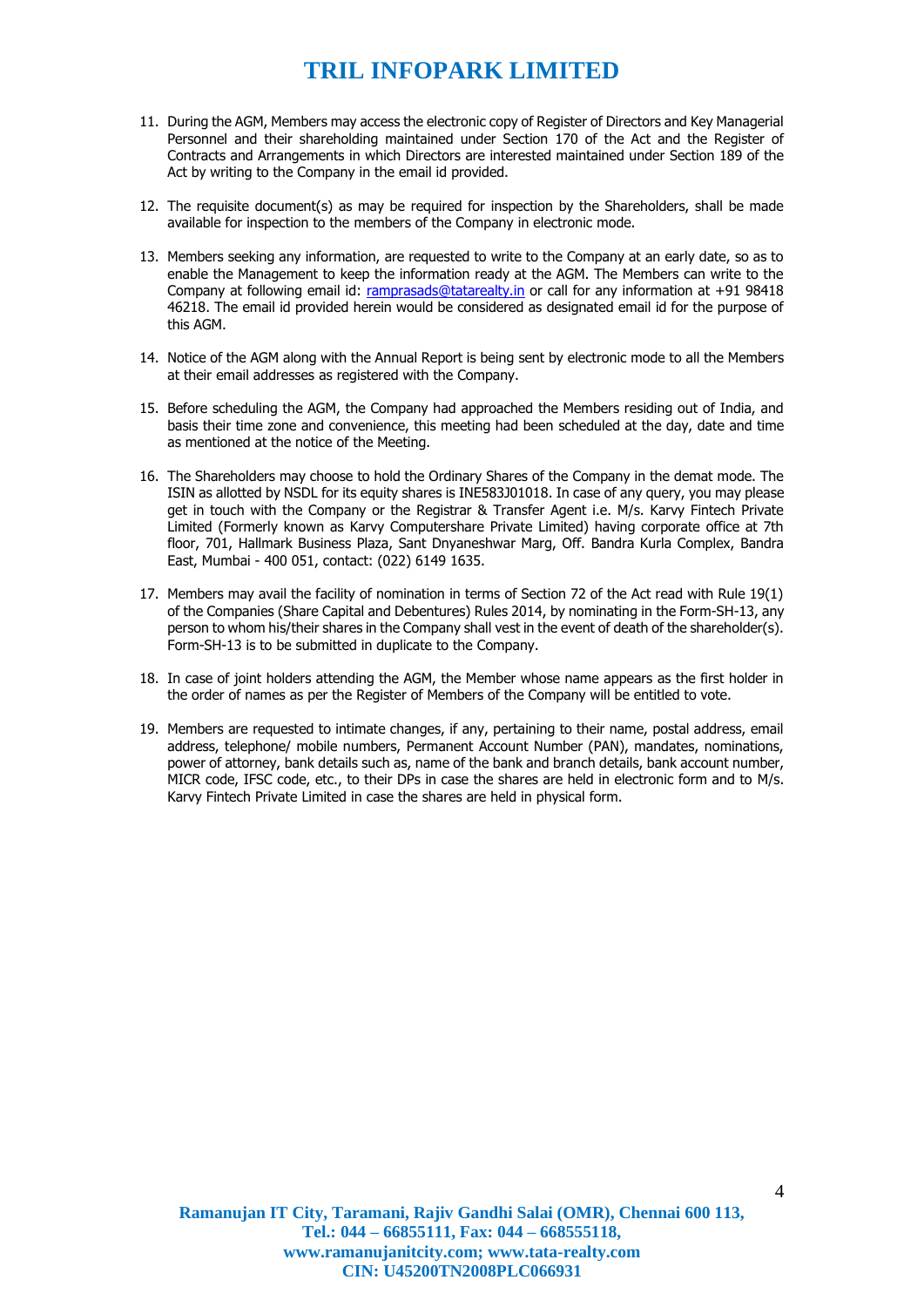#### **EXPLANATORY STATEMENT**

#### **PURSUANT TO SECTION 102 OF THE COMPANIES ACT, 2013**

#### **Item No. 3**

The Board of Directors in their meeting held on  $2<sup>nd</sup>$  September 2020 have appointed M/s.SBK & Associates (firm registration No.000342) as Cost Auditor for auditing the cost records of the Company for the financial year 2020-21 on a remuneration of INR 1 lakh plus applicable taxes and out of pocket expenses.

Pursuant to Rule 14 of the Companies (Audit and Auditors) Rules 2014, the remuneration of the Cost Auditor recommended by the Audit Committee and approved by the Board of Directors need to be ratified by the members of the Company.

Therefore, the members of the Company are requested to ratify the approval accorded by the Board of Directors for payment of remuneration of INR 1 lakh plus applicable taxes and out of pocket expenses at actuals to M/s. SBK & Associates.

None of the Directors or Key Managerial Personnel or their relatives is concerned or interested in the aforesaid business.

#### **Item No. 4**

Ms.Kakarla Usha (DIN-07283218) has been appointed as an Additional Director of the Company with effect from  $29<sup>th</sup>$  November 2019. Pursuant to Section 161(1) of the Companies Act, 2013 ("the Act"), Ms.Kakarla Usha holds office of Director upto the date of this Annual General Meeting.

The Board commends the Ordinary Resolution as set out against this item in the notice for the approval of the members.

None of the other Directors and Key Managerial Personnel (KMP) other than Ms.Kakarla Usha is concerned or interested in this resolution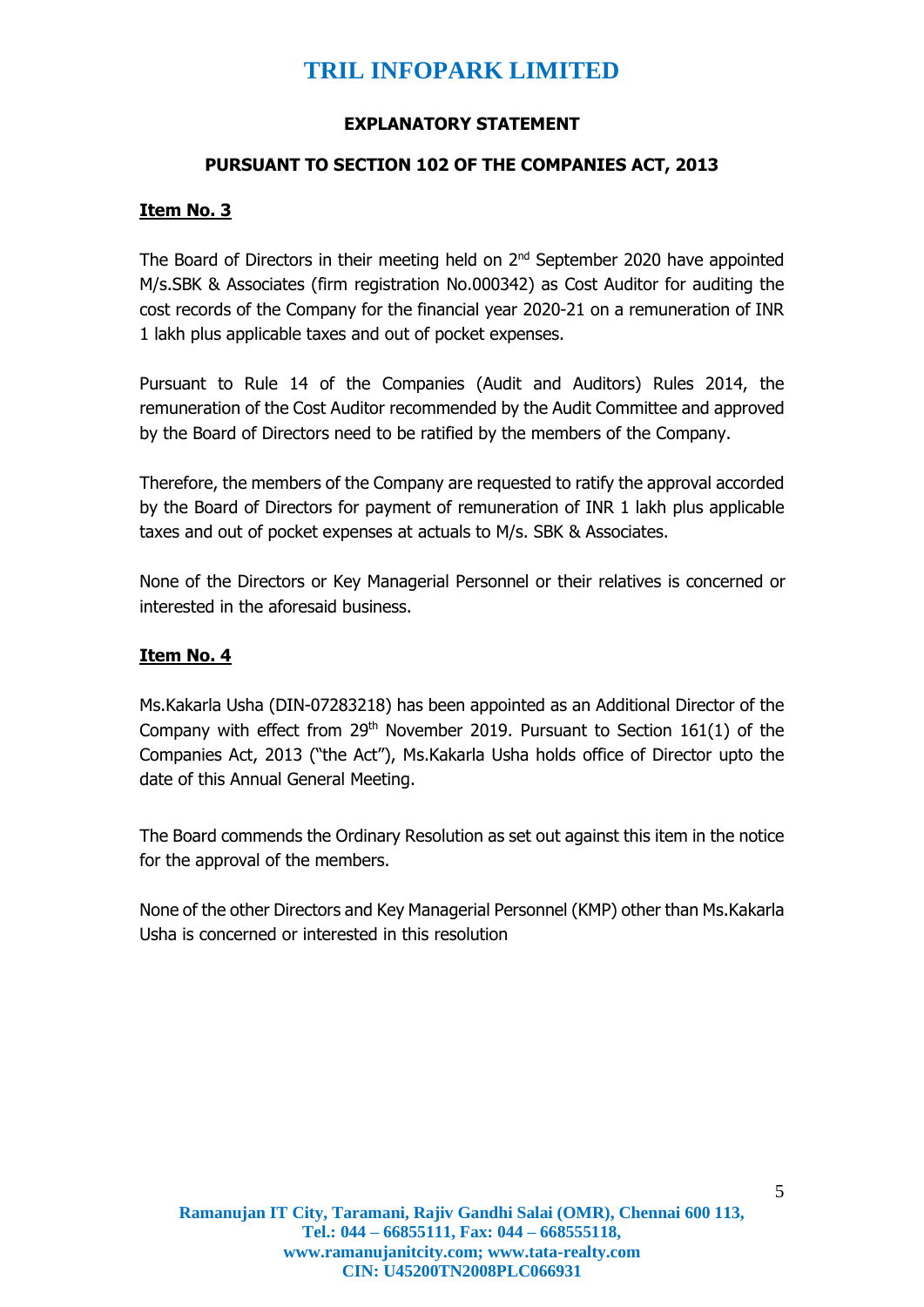## **Information pursuant to the Secretarial Standards/Schedule V in respect of Appointment/ Re-appointment of Directors:**

| <b>Name</b>                                                                                                              | t                       | Ms.Kakarla Usha (DIN-07283218)                                                                                                                                                                                                                                                                                                                |
|--------------------------------------------------------------------------------------------------------------------------|-------------------------|-----------------------------------------------------------------------------------------------------------------------------------------------------------------------------------------------------------------------------------------------------------------------------------------------------------------------------------------------|
| <b>Date of Birth</b>                                                                                                     | $\blacksquare$          | 06-03-1969                                                                                                                                                                                                                                                                                                                                    |
| <b>Qualification</b>                                                                                                     | $\blacksquare$          | Indian Administrative Service (IAS)                                                                                                                                                                                                                                                                                                           |
| <b>Experience</b>                                                                                                        |                         | Principal Secretary /<br>Chairperson and Managing Director<br>Tamilnadu<br>Industrial<br>Development<br>Corporation Ltd a Government of Tamilnadu<br>enterprise. Prior to joining TIDCO has held<br>important positions<br>critical<br>and<br>in<br>the<br>of Tamilnadu.<br>Has<br>Government<br>vast<br>experience in Public Administration. |
| <b>Conditions</b><br>and<br><b>of</b><br><b>Terms</b><br><b>Appointment</b>                                              | $\overline{\mathbb{R}}$ | As per the Governance guidelines for board<br>effectiveness applicable for non-executive<br>directors.                                                                                                                                                                                                                                        |
| Date of first appointment on<br><b>Board</b>                                                                             | $\ddot{\phantom{a}}$    | 29-11-2019                                                                                                                                                                                                                                                                                                                                    |
| <b>Shareholding in the Company</b>                                                                                       | t                       | <b>NIL</b>                                                                                                                                                                                                                                                                                                                                    |
| with<br>Relationship<br>other<br>Directors,<br><b>Managers</b><br><b>KMP</b><br><b>of</b><br>the<br>or<br><b>Company</b> |                         | <b>NIL</b>                                                                                                                                                                                                                                                                                                                                    |
| <b>Number</b><br>of<br><b>Board</b><br><b>Meetings</b><br>attended during the year                                       | ÷                       | 1 out of 2                                                                                                                                                                                                                                                                                                                                    |
| Directorships/<br><b>Other</b><br><b>Chairmanship of Committees of</b><br>the Board                                      | $\ddot{\phantom{a}}$    | Directorship:<br>13 Companies<br>Chairmanship<br>4 Companies                                                                                                                                                                                                                                                                                  |
| Remuneration sought to be paid                                                                                           |                         | Sitting Fees for attending the Board meeting<br>and its committee thereof.                                                                                                                                                                                                                                                                    |

#### **Annexure A**

**Details of the Director seeking re-appointment at the forthcoming Annual General Meeting (In pursuance of Secretarial Standard - 2 on General Meetings)**

| <b>Name</b>          | :   Mr. Sanjay Dutt (DIN: $05251670$ )    |
|----------------------|-------------------------------------------|
| <b>Date of Birth</b> | $: 16-06-1966$                            |
| <b>Qualification</b> | :   Post Graduate in Marketing & HR from  |
|                      | <b>International Management Institute</b> |

6